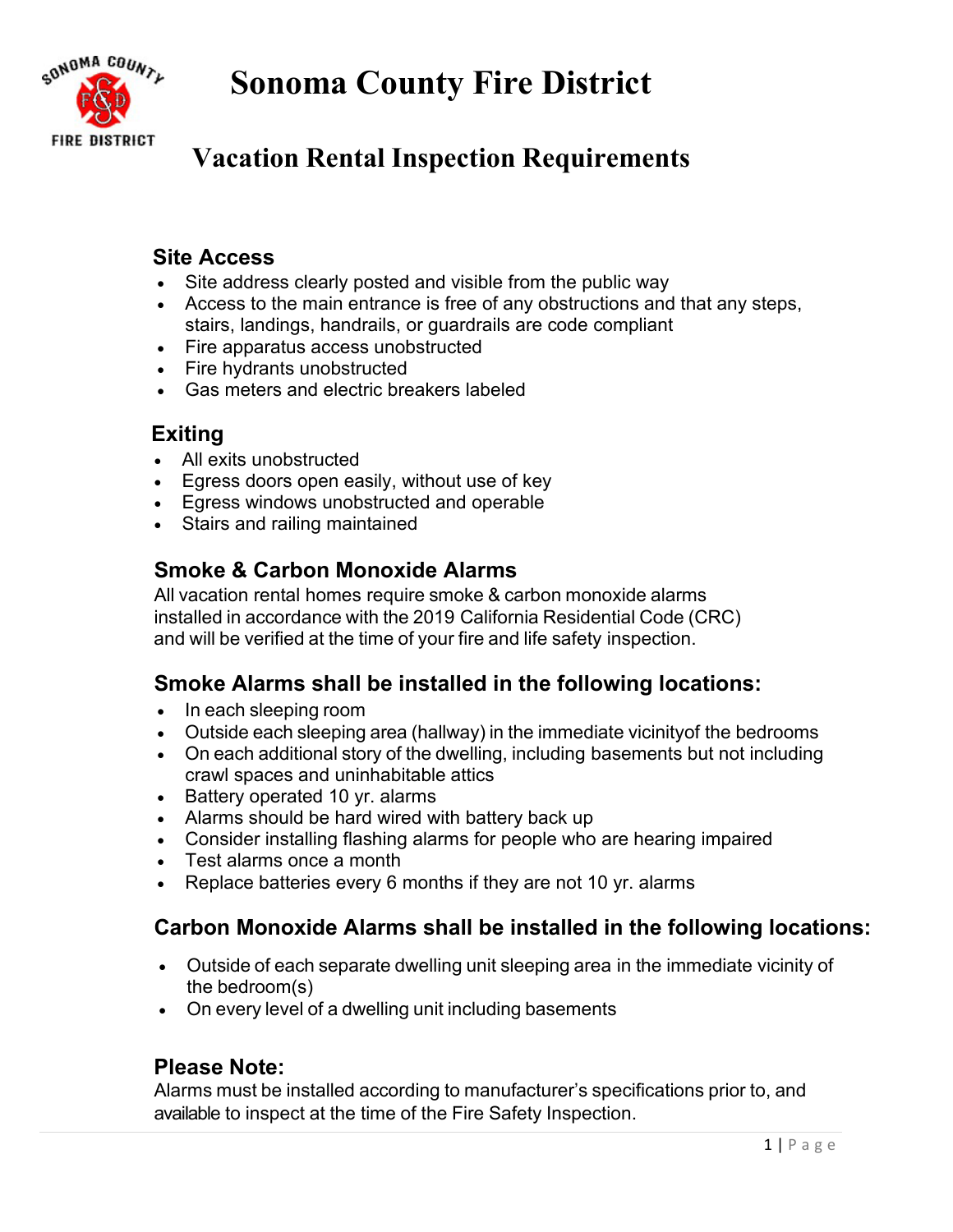**Sonoma County Fire District**



# **Vacation Rental Inspection Requirements**

## **Fire Extinguishers**

- Extinguishers must have annual service and documentation
- Extinguishers must be professionally inspected annually or have receipt taped to extinguisher if purchased within a year
- Suggested locations
- Placed in kitchen under sink
- Place outside BBQ area

### **Electrical**

- Extension cords used only for temporary use
- Sufficient electrical panel clearance
- No open gaps in breaker box
- Electrical outlet not overused
- Cover plates installed on all outlets
- Electrical cords maintained free of splicing

#### **Interior:**

- Water Heater/HVAC **-** free from storage and have compliant venting
- Dryer Duct Cleaninglint traps regularly maintained and clear
- Windows in bedrooms are operable, meet minimum size requirements, and do not have bars or other obstructions that prevent egress

## **Exterior:**

- All exterior areas shall be free of weeds, debris & trash
- Open flame cooking devices away from overhangs/trees
- Disposal Of BBQ /or fireplace ash in metal can with lid **ONLY**. Never dispose of ash or charcoal in yard waste containers
- Wood burning fire pits must have an appropriate screening to capture embers
- Use BBQs (gas or charcoal) in safe location away from combustion construction and vegetation
- Pool pool area fenced and gated
- Hot Tub locking Cover
- Sliding Doors sensors local Alarm

## **Hazardous Materials**

- Compressed gas cylinders properly secured
- Pool chemicals properly stored and labeled